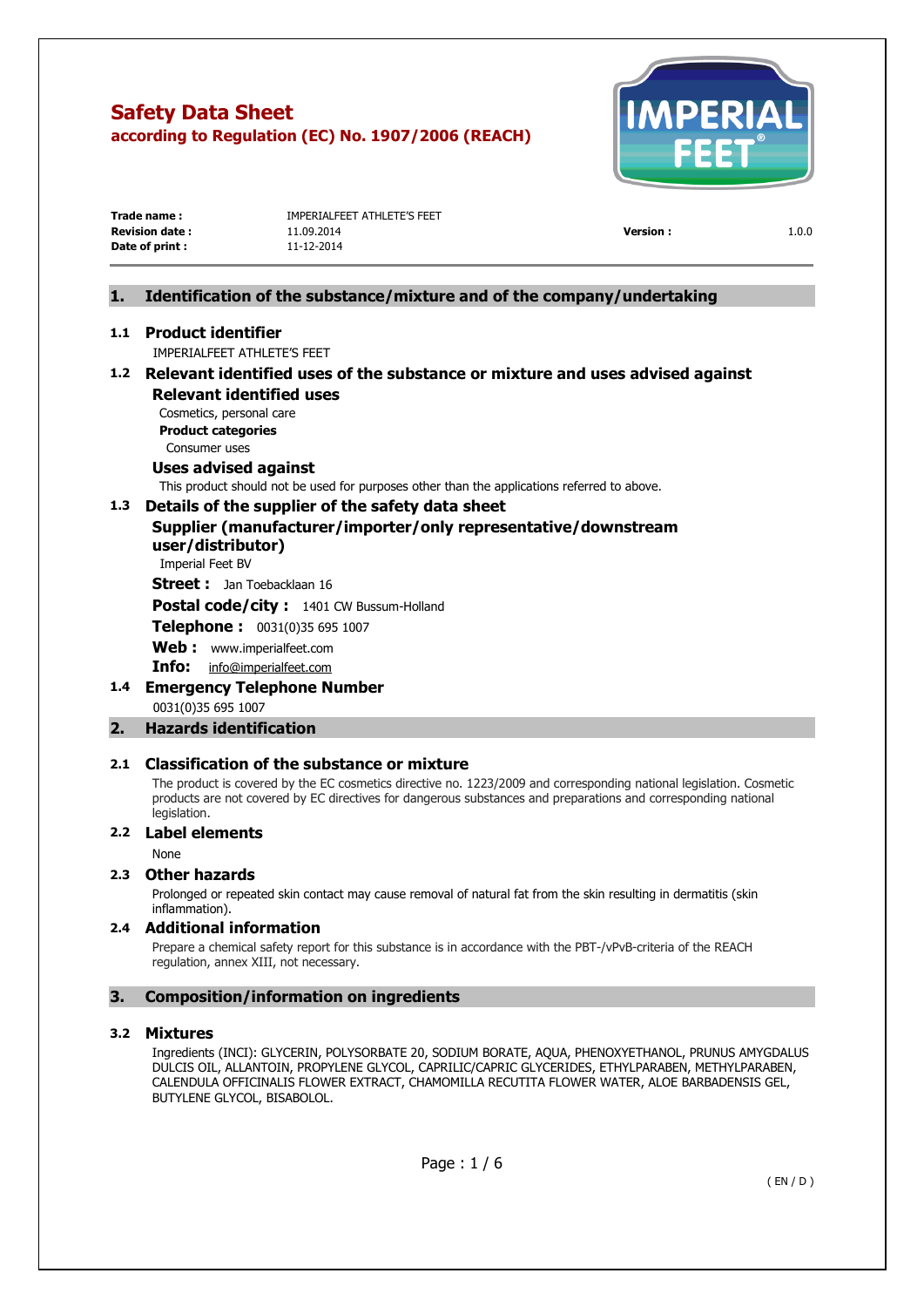

| Trade name:           |  |
|-----------------------|--|
| <b>Revision date:</b> |  |
| Date of print:        |  |

**TMPERTAL FEET ATHLETE'S FEET Revision date :** 11.09.2014 **Version :** 1.0.0 **Date of print :** 11-12-2014

### **4. First aid measures**

### **4.1 Description of first aid measures**

#### **General information**

When in doubt or if symptoms are observed, get medical advice.

#### **After inhalation**

No special measures are necessary.

### **In case of skin contact**

Change contaminated, saturated clothing. Wash contaminated clothing prior to re-use.

#### **After eye contact**

Rinse immediately carefully and thoroughly with eye-bath or water. In case of eye irritation consult an ophthalmologist.

#### **After ingestion**

Call a physician in any case! Do not induce vomiting. If major quantitiy of dust is swallowed or inhaled, immediately drink: Water

#### **4.2 Most important symptoms and effects, both acute and delayed**

The following symptoms may occur: No known symptoms to date. Repeated exposure may cause skin dryness or cracking.

### **4.3 Indication of any immediate medical attention and special treatment needed**  None

#### **5. Firefighting measures**

#### **5.1 Extinguishing media**

None

### **5.2 Special hazards arising from the substance or mixture**

None

### **5.3 Advice for firefighters**

None

#### **5.4 Additional information**

Collect contaminated fire extinguishing water separately. Do not allow entering drains or surface water.

#### **6. Accidental release measures**

### **6.1 Personal precautions, protective equipment and emergency procedures**

### **For non-emergency personnel**

### **Protective equipment**

Use personal protection equipment.

### **Emergency procedures**

In case of gas escape or of entry into waterways, soil or drains, inform the responsible authorities.

#### **6.2 Environmental precautions**

Do not allow to enter into soil/subsoil. Do not allow to enter into surface water or drains. Make sure spills can be contained, e.g. in sump pallets or kerbed areas. In case of gas escape or of entry into waterways, soil or drains, inform the responsible authorities.

### **6.3 Methods and material for containment and cleaning up**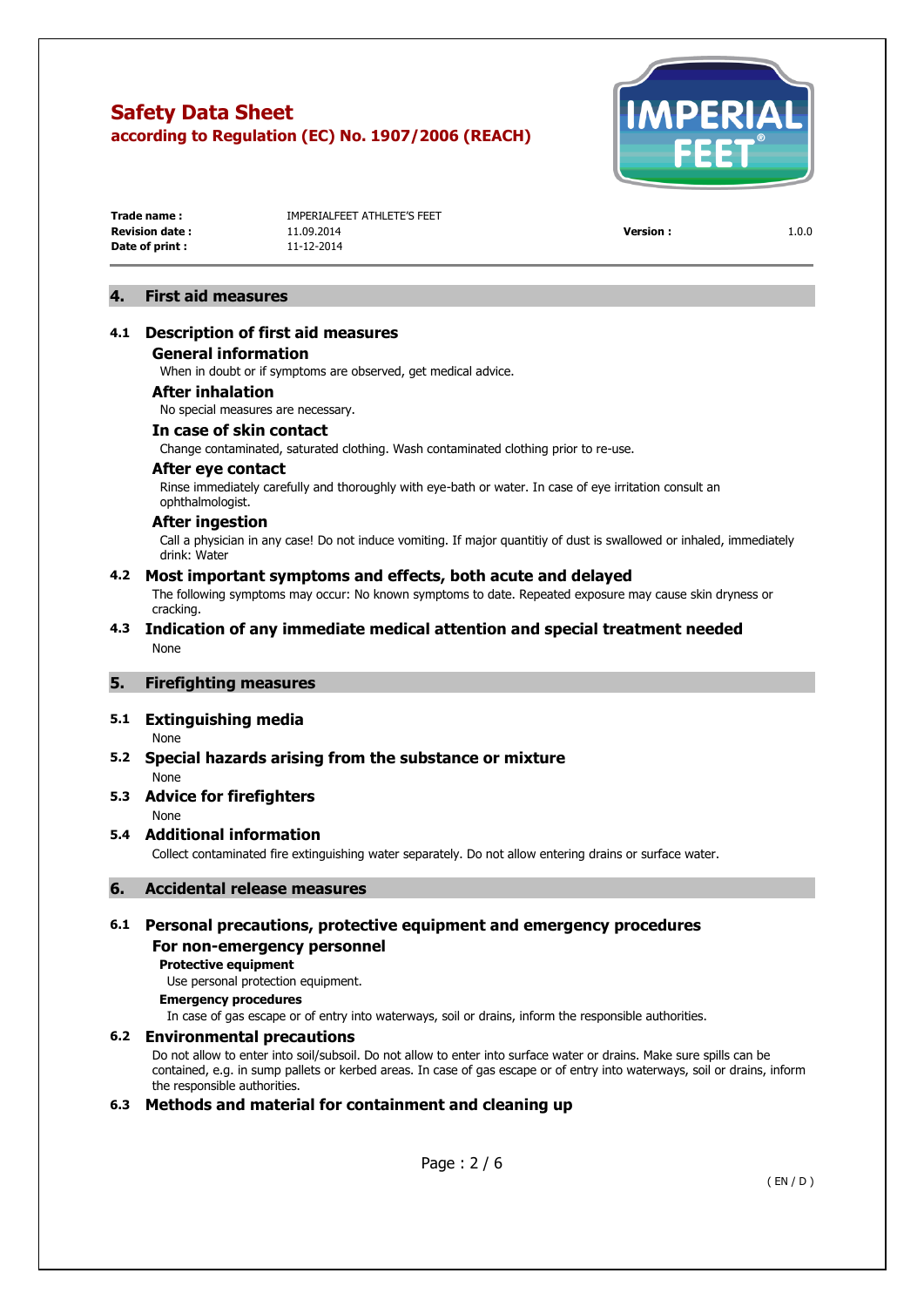

| Trade name:           | IMPERIALFEET ATHLETE'S FEET |                 |       |
|-----------------------|-----------------------------|-----------------|-------|
| <b>Revision date:</b> | 11.09.2014                  | <b>Version:</b> | 1.0.0 |
| Date of print :       | 11-12-2014                  |                 |       |

### **For containment**

Collect in closed and suitable containers for disposal. Treat the recovered material as prescribed in the section on waste disposal.

### **For cleaning up**

Suitable material for taking up: Sand. Absorbing material, organic.

#### **6.4 Reference to other sections**

See protective measures under point 7 and 8.

### **7. Handling and storage**



### **7.1 Precautions for safe handling**

None

### **7.2 Conditions for safe storage, including any incompatibilities**

### **Technical measures and storage conditions**

Keep/Store only in original container. Suitable container/equipment material: Stainless steel. Polyethylene (PE) Unsuitable container/equipment material: Butyl caoutchouc (butyl rubber).

### **Hints on storage assembly**

**Storage class :** 6.1B **Storage class (TRGS 510) :** 6.1D

**7.3 Specific end use(s)** 

None

### **8. Exposure controls/personal protection**

#### **8.1 Control parameters**

#### **Occupational exposure limit values**

DISODIUM TETRABORATE DECAHYDRATE ; CAS No. : 1303-96-4 Limit value type (country of origin) : TRGS 900 ( D ) Limit value :  $0.5 \text{ ma/m}^3$ 

| Peak limitation: | 2(I)       |
|------------------|------------|
| Version:         | 01-03-2011 |

### **8.2 Exposure controls**

### **Personal protective equipment**

### **Eye / face protection**

Eye glasses with side protection

### **Skin protection**

The quality of the protective gloves resistant to chemicals must be chosen as a function of the specific working place concentration and quantity of hazardous substances. For special purposes, it is recommended to check the resistance to chemicals of the protective gloves mentioned above together with the supplier of these gloves. DIN-/EN-Norms DIN EN 374 DIN EN 420 Suitable material NBR (Nitrile rubber). PVA (Polyvinyl alcohol). PVC (Polyvinyl chloride)

#### **General health and safety measures**

Immediately remove any contaminated clothing, shoes or stockings. Wash contaminated clothing prior to re-use.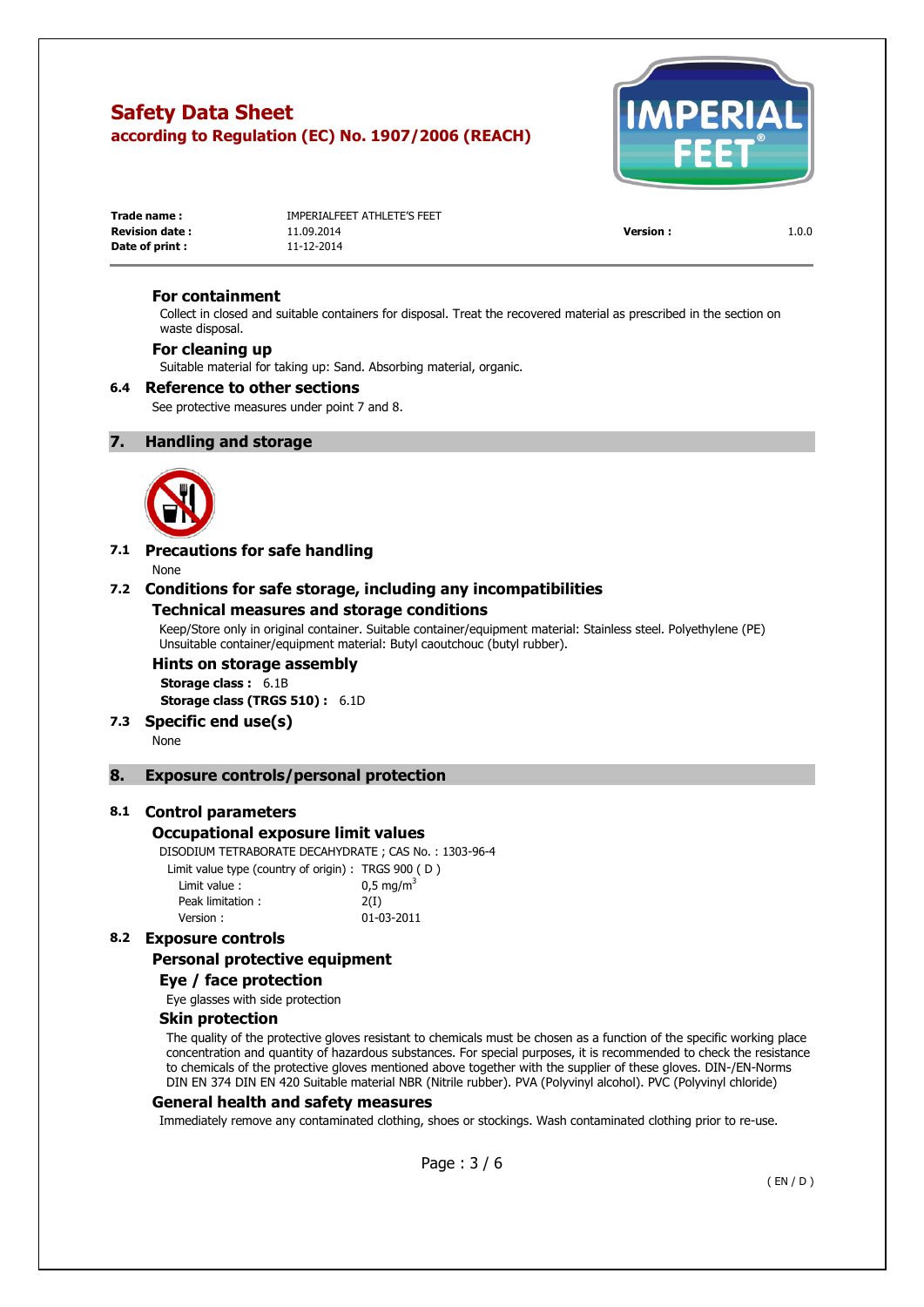

| Trade name:           | IMPERIALFEET ATHLETE'S FEET |                 |       |
|-----------------------|-----------------------------|-----------------|-------|
| <b>Revision date:</b> | 11.09.2014                  | <b>Version:</b> | 1.0.0 |
| Date of print :       | 11-12-2014                  |                 |       |
|                       |                             |                 |       |

### **Environmental exposure controls**

See chapter 7. No additional measures necessary.

### **9. Physical and chemical properties**

#### **9.1 Information on basic physical and chemical properties Odour threshold**  No data available **Safety relevant basis data Physical state : liquid Colour : Odour : characteristic Boiling temperature / boiling range :**  No data available **Flash point :** No data available **Vapour pressure :**  $(50 °C)$  No data available **Density :**  $(20 °C)$  No data available

**Solvent separation test :**  $(20 °C)$  No data available **pH value :** No data available

### **9.2 Other information**

None

### **10. Stability and reactivity**

#### **10.1 Reactivity**

#### not applicable

#### **10.2 Chemical stability**  Stable under normal conditions of use

# **10.3 Possibility of hazardous reactions**

### No information available. **10.4 Conditions to avoid**  No information available.

## **10.5 Incompatible materials**  Strong oxidizers

**10.6 Hazardous decomposition products**  No information available.

### **11. Toxicological information**

### **11.1 Information on toxicological effects**

For cosmetic products is a safety data sheet is not required by law. Therefore, this document does not necessarily correspond to the requirements of Regulation (EC) No 1907/2006

### **12. Ecological information**

### **12.1 Toxicity**

Harmless to aquatic organisms up to the tested concentration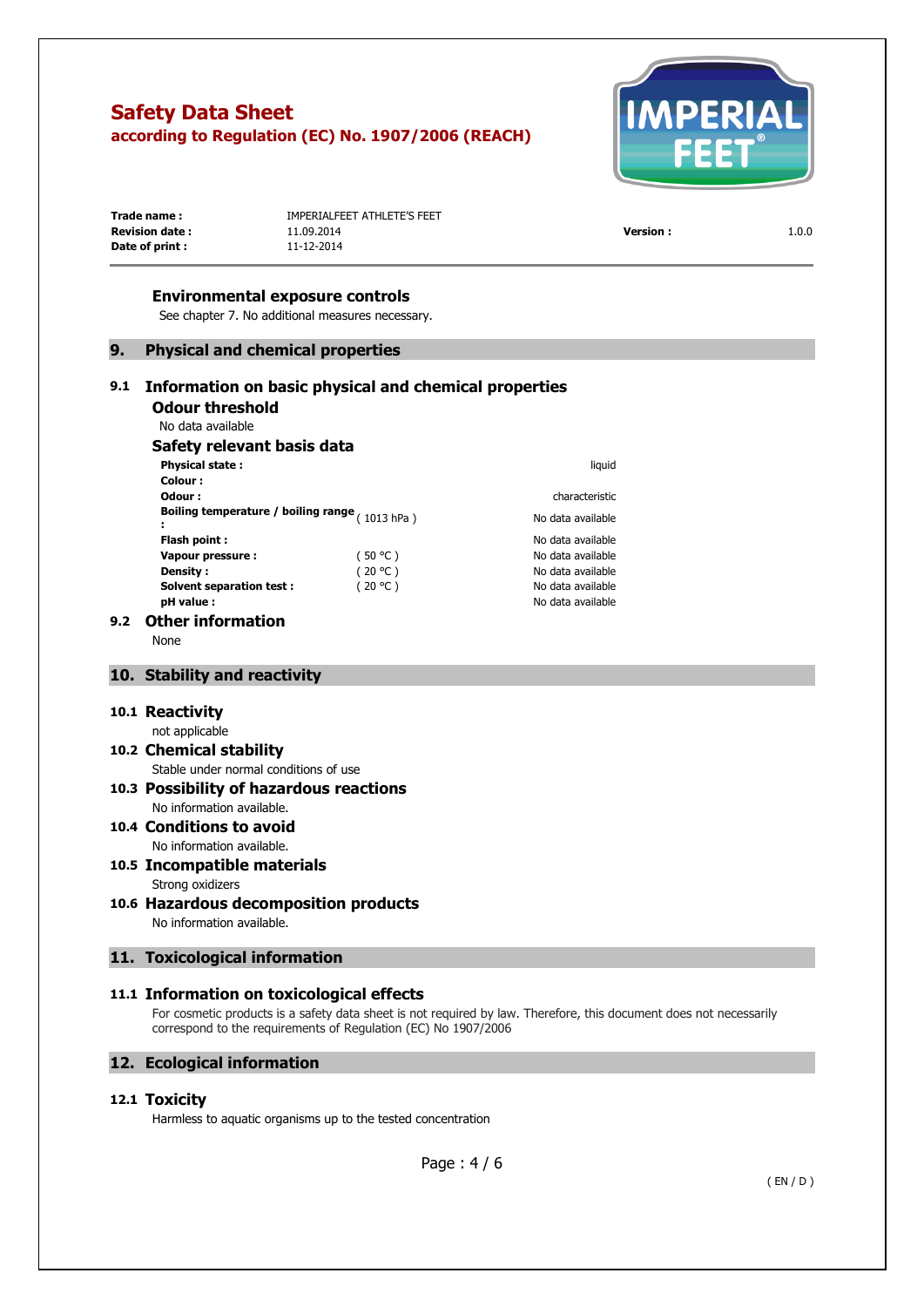

| Trade name:            | IMPERIALFEET ATHLETE'S FEET |                |       |
|------------------------|-----------------------------|----------------|-------|
| <b>Revision date :</b> | 11.09.2014                  | <b>Version</b> | 1.0.0 |
| Date of print :        | 11-12-2014                  |                |       |

### **12.2 Persistence and degradability**

Biodegradable.

### **12.3 Bioaccumulative potential**

No indication of bioaccumulation potential.

### **12.4 Mobility in soil**

No information available.

### **12.5 Results of PBT and vPvB assessment**

Prepare a chemical safety report for this substance is in accordance with the PBT-/vPvB-criteria of the REACH regulation, annex XIII, not necessary.

### **12.6 Other adverse effects**

None

**12.7 Further ecological information**  None

### **13. Disposal considerations**

### **13.1 Waste treatment methods**

Delivery to an approved waste disposal company. Contaminated packages must be completely emptied and can be reused following proper cleaning. Handle contaminated packages in the same way as the substance itself.

### **14. Transport information**

#### **14.1 UN number**

No dangerous good in sense of this transport regulation.

### **14.2 UN proper shipping name**

No dangerous good in sense of this transport regulation.

**14.3 Transport hazard class(es)**  No dangerous good in sense of this transport regulation.

### **14.4 Packing group**

No dangerous good in sense of this transport regulation.

### **14.5 Environmental hazards**

No dangerous good in sense of this transport regulation.

### **14.6 Special precautions for user**

None

**14.7 Transport in bulk according to Annex II of MARPOL 73/78 and the IBC Code**  not applicable

### **15. Regulatory information**

# **15.1 Safety, health and environmental regulations/legislation specific for the substance or mixture**

**National regulations Water hazard class (WGK)** 

Class : 1 (Slightly hazardous to water) Classification according to VwVwS

### **15.2 Chemical safety assessment**